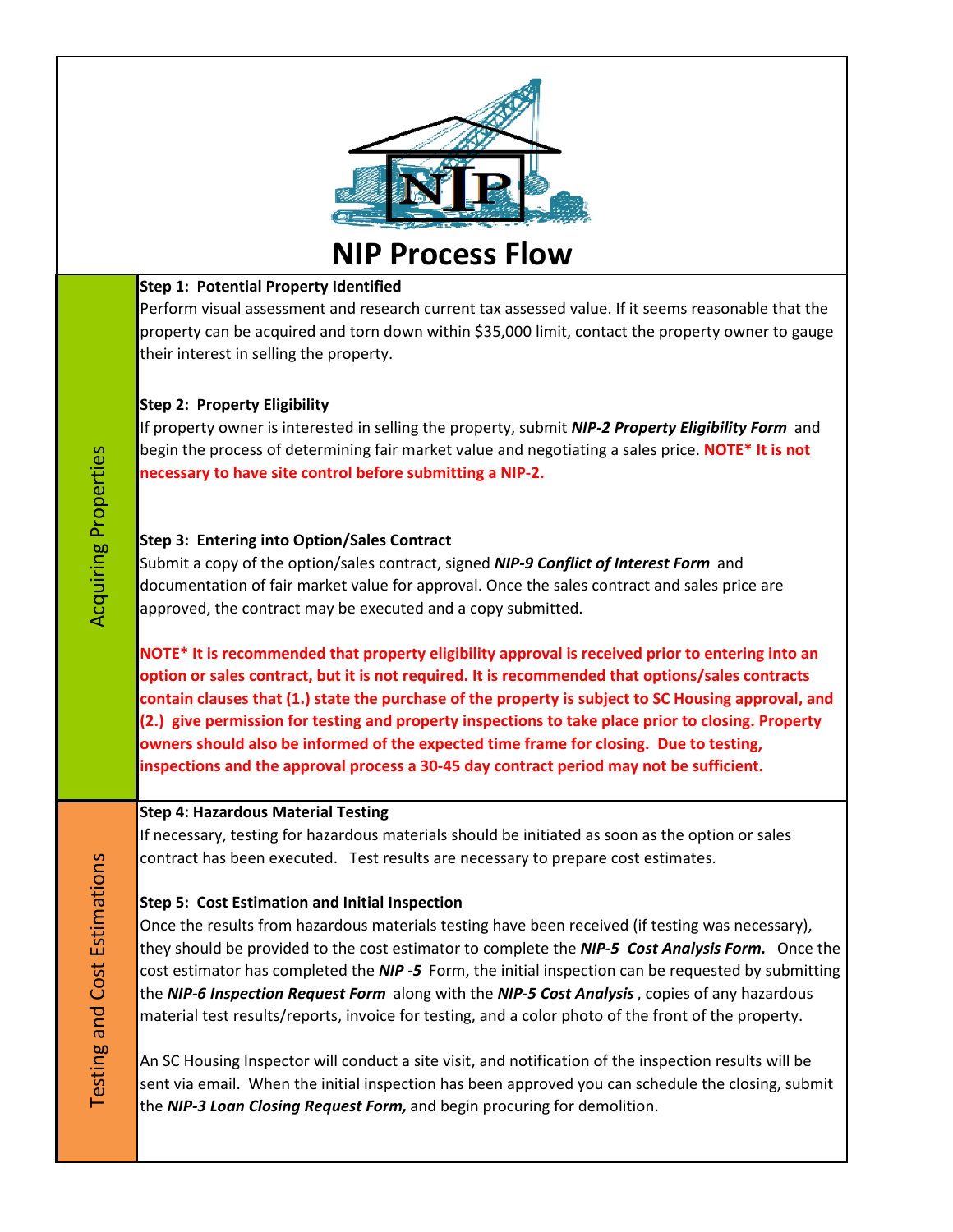# **Step 6: Closing NIP Loan and Drawing Funds for Acquisition**

## **NOTE\* Steps are dependent upon Election to Draw Funds**

**ELECTION TO DRAW FUNDS OPTION 1:** Lead Entity or Partner is providing funding and will be reimbursed after demolition is completed.

The *NIP-3 Loan Closing Request Form* (identifying the Lead Entity as the Lender) is submitted to the Program Coordinator. *NIP-3* should be submitted at least 14 days prior to the scheduled closing date of the loan between the LE and the Partner. NIP staff will prepare the note and mortgage documents and send them to the closing attorney.

**Post-Closing –** Submit executed/recorded copies of NIP Note and Mortgage, and executed HUD-1.

# **ELECTION TO DRAW FUNDS OPTION 2:** All funding will be provided by SC Housing/SCHC **\*If funds are needed at the closing the following must be submitted at least 14 business days prior to closing:**

- *NIP-3 Loan Closing Request Form* with legal description
- *NIP-10 Disbursement Request Form*
- Draft of HUD-1
- Invoices for expenses paid outside of closing
- Closing Attorney's W-9 Form

**Post-Closing –** Submit recorded deed and executed/recorded copies of NIP Note and Mortgage, and executed HUD-1.

**\*If funds are being requested promptly after the closing has occurred, the following must be submitted prior to the release of funds:** 

- • *NIP-10 Disbursement Request Form*
- Executed/Recorded NIP Note and Mortgage
- Recorded Deed
- Executed HUD-1
- Invoices for expenses paid outside of closing
- Partner's W-9 Form (if not previously sent)

**NOTE\* The NIP-3 Loan Closing Request Form should have been submitted previously and the loan already closed- refer to step 5.**

## **Step 7: Procuring for Demolition**

Procure for demolition and related services in accordance with the procurement policy submitted in the application. When you have decided which contractor you would like to select, submit the below documentation of procurement to NIP staff for review.

# **NOTE \* Documentation submitted is dependent upon the method of procurement undertaken.**

# **Documentation of Procurement**

- Bid Advertisement
- Bid Package, Request for Proposals, Request for Qualifications
- Bid Proposal/quote of preferred contractor
- Bid Tabulation

If bypassing procurement requirements due to an Identity of Interest, submit the *NIP- 4 Identity of Interest Certification* for approval.

Procurement & Contracting

Procurement & Contracting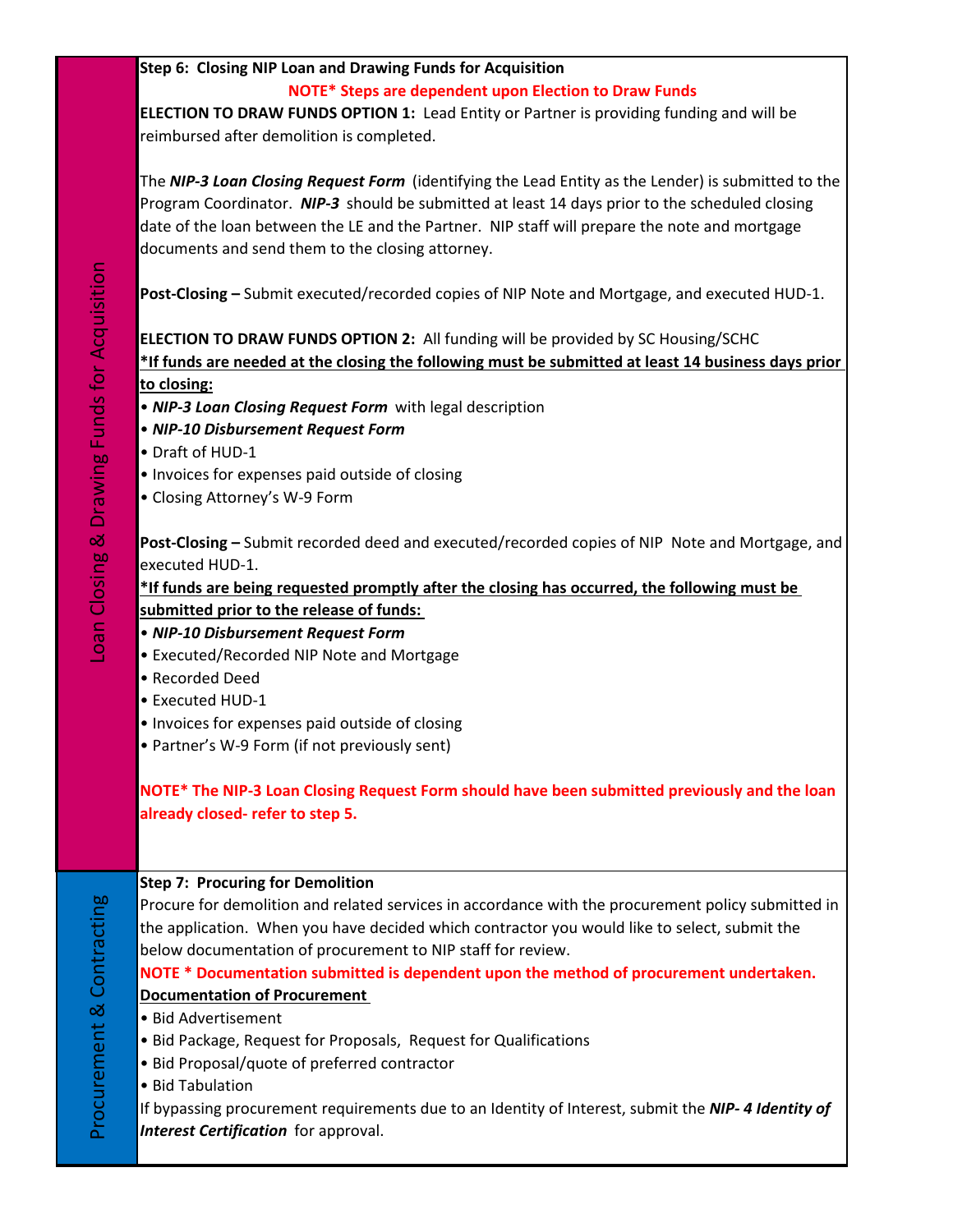## **Step 8: Contracts**

Submit a draft of the unexecuted contract including a completed *NIP-7 Contract Addendum* for review along with the *NIP-14 Contract Submittal Form* and related documents:

- *NIP-8 Debarment Certification Form* with SAM.gov search results
- *NIP-9 Conflict of Interest Certification Form*
- Copy of Contractor's License

• Documentation of Contractor's Insurance (Liability/Hazard/Workmen's Comp)

NIP staff will send notification of contract approval by email. Once executed, a signed copy of the contract and copies of the permits must be submitted.

**Change Orders –** If it is necessary to amend the contract with a change order, the change order must be approved by an SC Housing inspector prior to undertaking the work identified in the change order. To receive approval for a change order, submit a copy of the change order with a *NIP-6 Inspection Request Form* .

**NOTE \*All change orders must be approved prior to the work being completed and prior to the submission of the final inspection. Failure to follow this procedure may render the change order not being eligible to be paid for with NIP funds.**

#### **Step 9: Final Inspection**

**NOTE\* The request for Final Inspection should be submitted with the Disbursement Request.** 

After the completion of demolition and greening (site restoration) has occurred, submit a *NIP-6 Inspection Request Form* to request the properties FINAL inspection.

The following documentation must be submitted with FINAL inspection requests:

- *NIP-6 Inspection Request Form*
- Disposal records for hazardous material and non-hazardous materials
- Color photos taken DURING demolition and AFTER greening has been completed
- Disposal records for demolished mobile homes, (if applicable)
- Records detailing the donation, sale, or recycling of any materials (if applicable)

## **Step 10: Final Disbursement**

To request funds, submit a *NIP-10 Disbursement Request Form* with the appropriate documentation.

#### **Option 1 – ONE FINAL Disbursement**

#### A. *NIP-10 Disbursement Request Form*

B. *NIP-6 Inspection Request Form* requesting the FINAL Inspection

- C. Documentation of acquisition expenses
- Deed

Final Inspection & Final Disbursement

Final Inspection & Final Disbursement

- HUD-1 Settlement Statement (draft if funds are needed at closing)
- Invoices for items paid outside of closing
- D. Documentation of Demolition/Greening/Maintenance Expenses
	- Invoices for all expenses requested
	- Copies of Lien Releases
- Invoice for Project Management/Maintenance Fee

**NOTE\* Assignment and Modification Agreement documents will be prepared and sent with FINAL Disbursement to closing attorney.**